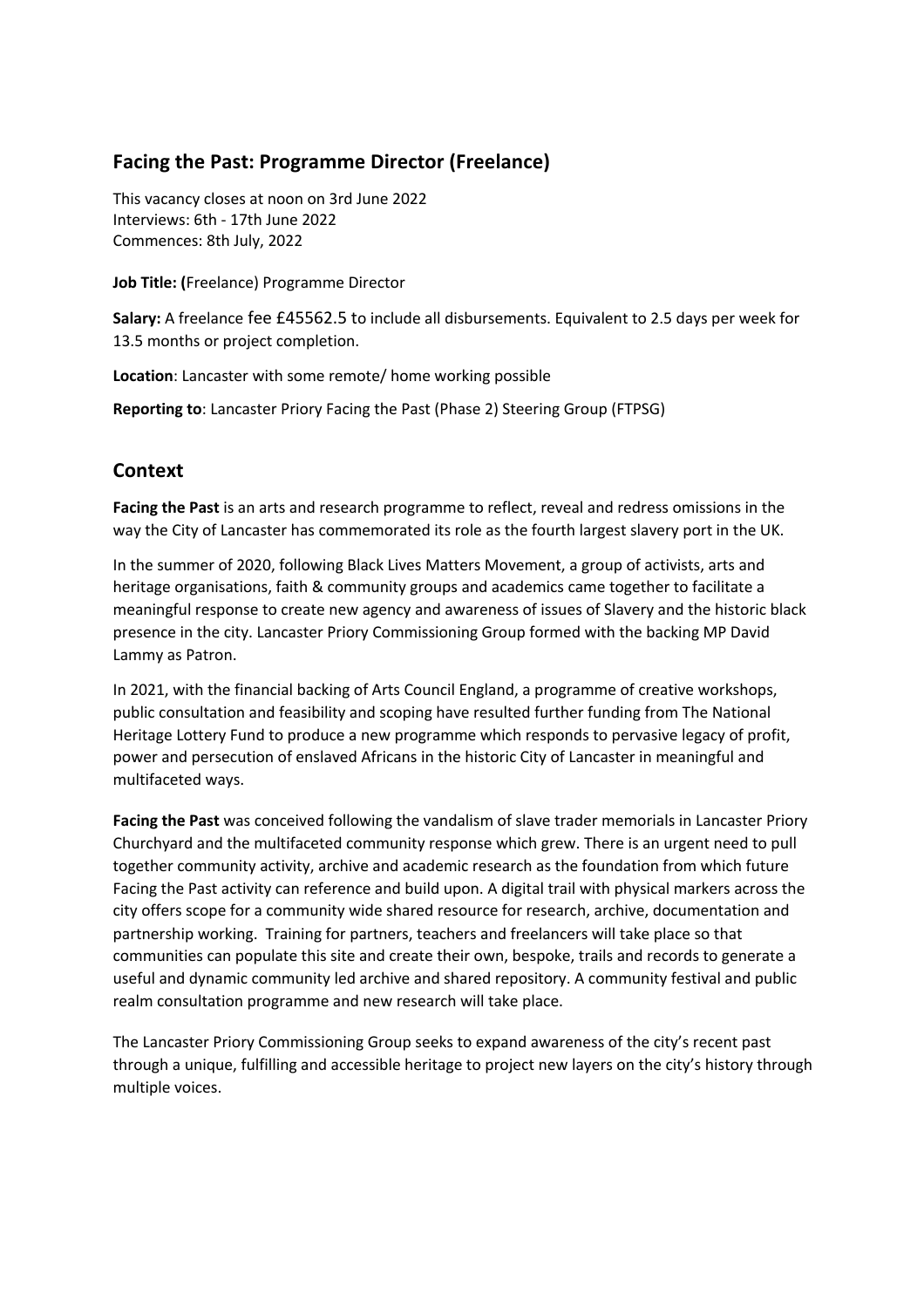# **The Vision**

This post will act as the connector an amplifier to new understanding and an important cultural response to the complexity of Slavery issues both historic and connected to the present day.

This postholder will forge a greater connection to local, regional, national and global history and community, providing new insight into the reach of Lancastrian family wealth and the human costs and suffering as well as crucial information about black agency in the wake of such persecution.

Through the programme management and direction, the post holder will activate debate through a networked approach to stakeholder engagement and support to all project managers. Their work will appeal to and inform a wide range of audiences to raise awareness of the pervasiveness of the transatlantic slave trade and opposition to it in a city that has lost its physical port.

# **Purpose**

There has been an explosion of interest and activity in Lancaster's Transatlantic Slave Trail with several groups working to raise awareness, educate, research and creatively respond to the injustices of the past and present. There is a need to have one, centralised shared resource, fed by Lancaster Black History Group, Academics, Community Groups, Arts Organisations, Academics, School Children and Heritage Professional for all to draw from.

The city holds stories of individual slaves, Abolitionists and web of slavery profits. Lancaster Priory Commissioning Group are keen to challenge the extent to which we change the local knowledge of the city and shift from a 'didactic' conversation of slavery into something experiential and community driven. This will in turn support a wider campaign to rewrite local history and raise awareness of contemporary social injustice.

The curated programme aims to challenge many of the constraints that shape how heritage can be experienced. The aim is to encourage a range of diverse audiences to re- activate their imaginations for debate, positive action and see their historic surroundings in a new light.

# **Key Responsibilities**

The post holder will work closely with external stakeholders and colleagues to direct, manage, develop and implement the project, supported by a focussed steering group (FTPSG) formed from Lancaster Priory Commissioning Group.

- Interpreting the project vision in order to realise project aims and objectives
- Overall coordination and planning of Facing the Past Phase 2, managing and mitigating risks and issues to delivery
- Liaising with national contacts
- Working with and managing relationships with key partners and stakeholders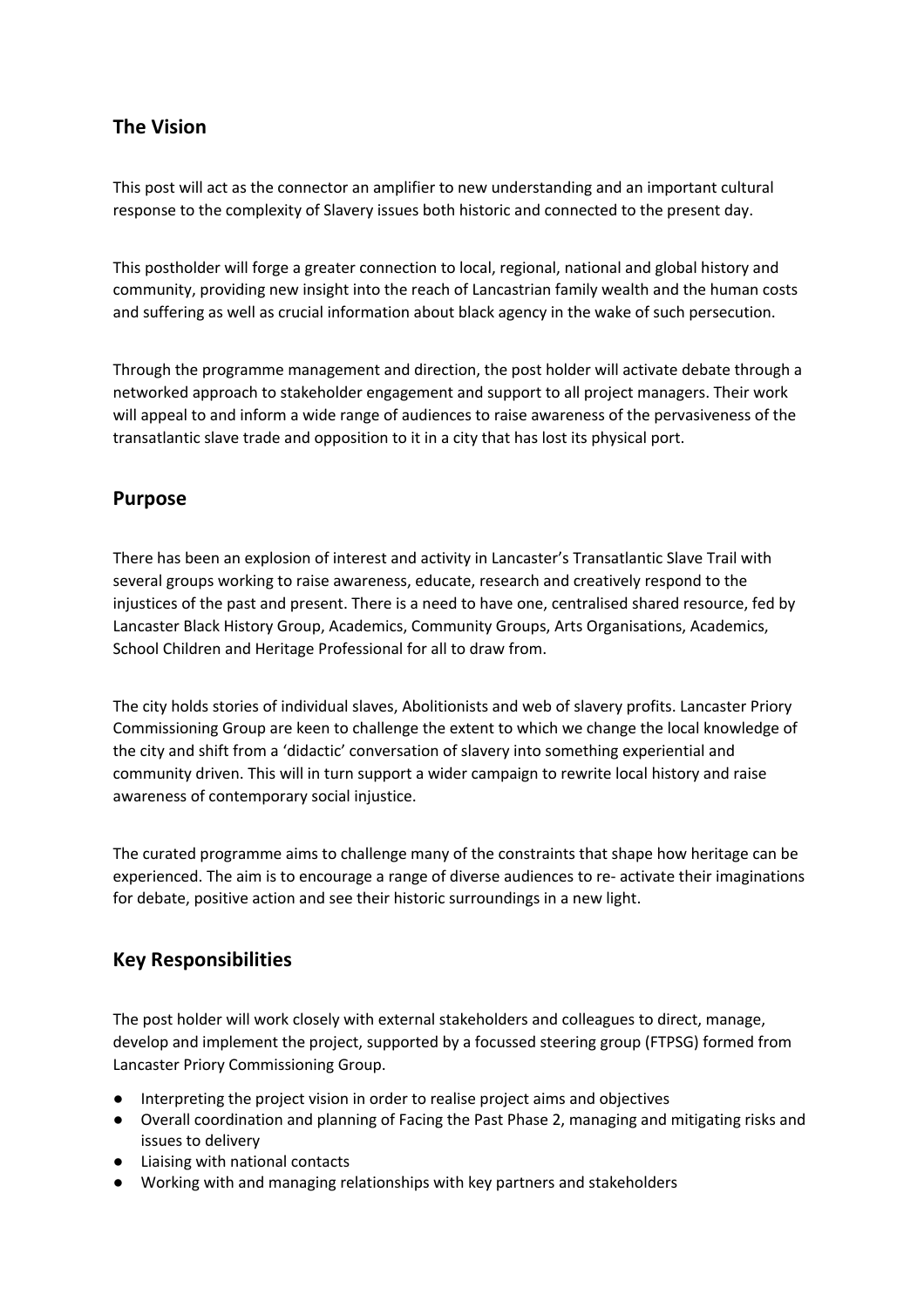- Recruit, overseeing and supervising the work of the project delivery team
- Recruit, oversee and support Project Managers to launch activity and events
- Oversee the Project Managers with the Creative Professional Development Programme for Teachers, Partner Training Programme, New Insights Programme, Participatory Festival, Public Realm Consultation planning and Digital Mapping and Trail
- Liaising with local authorities to identify sites for events, installation and planning permission
- Overseeing project monitoring and evaluation
- Managing the Project Marketing and Communications Plan
- Managing a £200k+ budget
- Writing and producing the final project report for funder and the Lancaster Priory Commissioning Group
- Creating new partnership to extent the legacy beyond Phase 2
- Disseminating the work through platform events to a range of delegates appropriate to the scale of the programme
- Developing future feasible funding bids with the Partnership and Development Director

#### **By the end of the project, the Programme Director will have;**

- Delivered a lively, engaging programme of activities and events that highlights the role of the City of Lancaster in benefitting from the transatlantic slave trade and uncovers its legacy, and that will add value, support the visitor economy and act as a call to action.
- Organised a comprehensive community engagement programme that enables a wide range of communities, partners and stakeholders across the Lancaster District, to highlight and celebrate the unique social, economic and cultural contribution of the diverse range of minority communities both today and in the past.
- Overseen a training programme that supports the professional development of teachers and partners which and will provide opportunities for professionals and educators to discuss the impact, history and legacy of transatlantic slavery and its historic and contemporary impact with children and audiences.
- Supported the Festival Director in delivering the community created work to permeate the city and raise awareness to new audiences.
- Created a new foundational knowledge base, a community archive and interactive trail
- Created the condition for all KS2 children in the Lancaster District to take part in a new bespoke, child friendly Slavery Trail tour on an annual basis to ensure project legacy and awareness.
- Expand the reach of the project beyond the funded period with feasible funding and programme development proposals
- Overseen the development of the project launch activity and overall communication and marketing programme including overseeing the development of the interactive project mapping solutions.
- Overseen, alongside the Heritage Researcher, a research programme that will uncover hidden histories
- Overseen the development of public realm work with the Local Authorities.
- Meaningfully contributed to the national debate and Slavery Research Networks,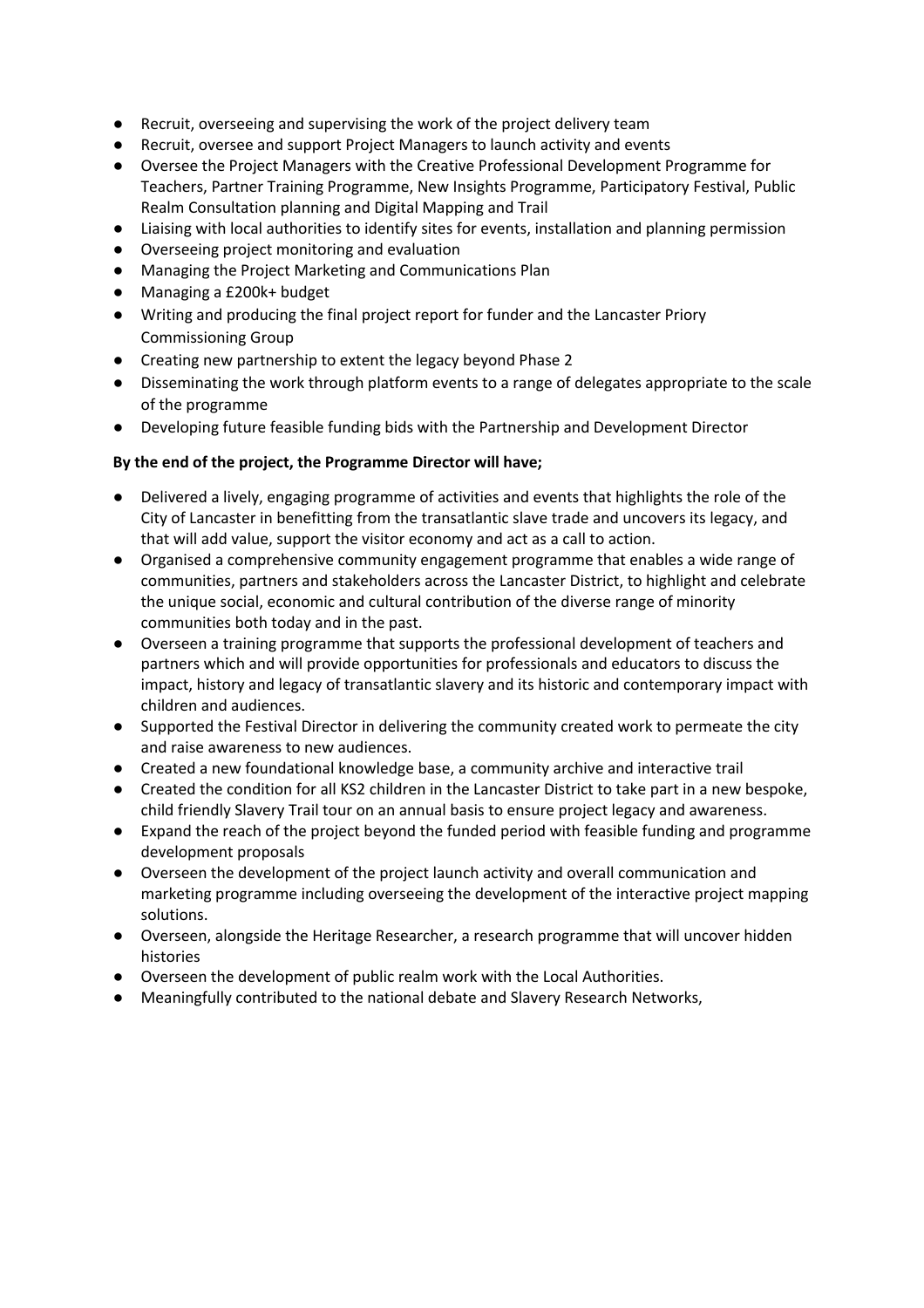# **Person Specification**

| <b>Experience</b>                                                                                                                                                                                                                                                                                                                                                                                                                                                                                                                                    |                                                                                                                                                                                                                                                                                                                                                                                                                                                                                                                                                                                                                                                          |
|------------------------------------------------------------------------------------------------------------------------------------------------------------------------------------------------------------------------------------------------------------------------------------------------------------------------------------------------------------------------------------------------------------------------------------------------------------------------------------------------------------------------------------------------------|----------------------------------------------------------------------------------------------------------------------------------------------------------------------------------------------------------------------------------------------------------------------------------------------------------------------------------------------------------------------------------------------------------------------------------------------------------------------------------------------------------------------------------------------------------------------------------------------------------------------------------------------------------|
| Programme Development and<br>Management<br>Managing staff, volunteers and freelancers<br>Reporting on project development and<br>delivery<br>Effectively communicating with colleagues<br>and a range of stakeholders to engage<br>them in co-created projects<br>Managing organisational budgets<br>Proven track record of delivering<br>organisational outputs and meeting<br>milestones<br>Managing the public launch of a<br>$\bullet$<br>programme<br>Funder reporting<br>Evidence of producing quality creatives<br>outputs in Heritage sector | Working within community archiving,<br>museums, digital mapping, social injustice,<br>visual arts/ heritage sector<br>Developing and delivering £150k+ funded<br>$\bullet$<br>project<br>Organisational Development/ Leadership<br>$\bullet$<br>Experience of capital project and planning<br>$\bullet$<br>permission<br>Managing procurement<br>$\bullet$<br>Projects of regional/ national significance<br>Project management of sustainable digital,<br>$\bullet$<br>cultural offers<br>Evidence of digital brand/identity schemes<br>of work<br>Marketing framework design and<br>implementation<br>Programme leadership of national<br>significance |
| Knowledge                                                                                                                                                                                                                                                                                                                                                                                                                                                                                                                                            |                                                                                                                                                                                                                                                                                                                                                                                                                                                                                                                                                                                                                                                          |
| Historical overview of Lancaster as the UK<br>fourth largest Slavery Port<br>Understanding of how to set objectives and<br>measure success<br>Understanding of Programme Planning<br>including scenario planning<br>Understanding of relationship cultivation<br>and management<br>Understanding of audience development<br>Understanding of the principals and values<br>which underpin community archiving<br>Understanding of web-based content for<br>mobile and local devices<br>Local Authority objectives                                     | Familiarity of the Facing the Past and<br>$\bullet$<br>partner projects work to date<br>Understanding of audience segmentation<br>$\bullet$<br>Local Authority Planning Procedures<br>Active interest in multi-agency approach to<br>social injustice issues<br>Interest in digital innovation and/or<br>heritage in the public realm<br>Knowledge of marketing and project launch<br>National Heritage Lottery funding<br>$\bullet$<br>conditions and objectives                                                                                                                                                                                        |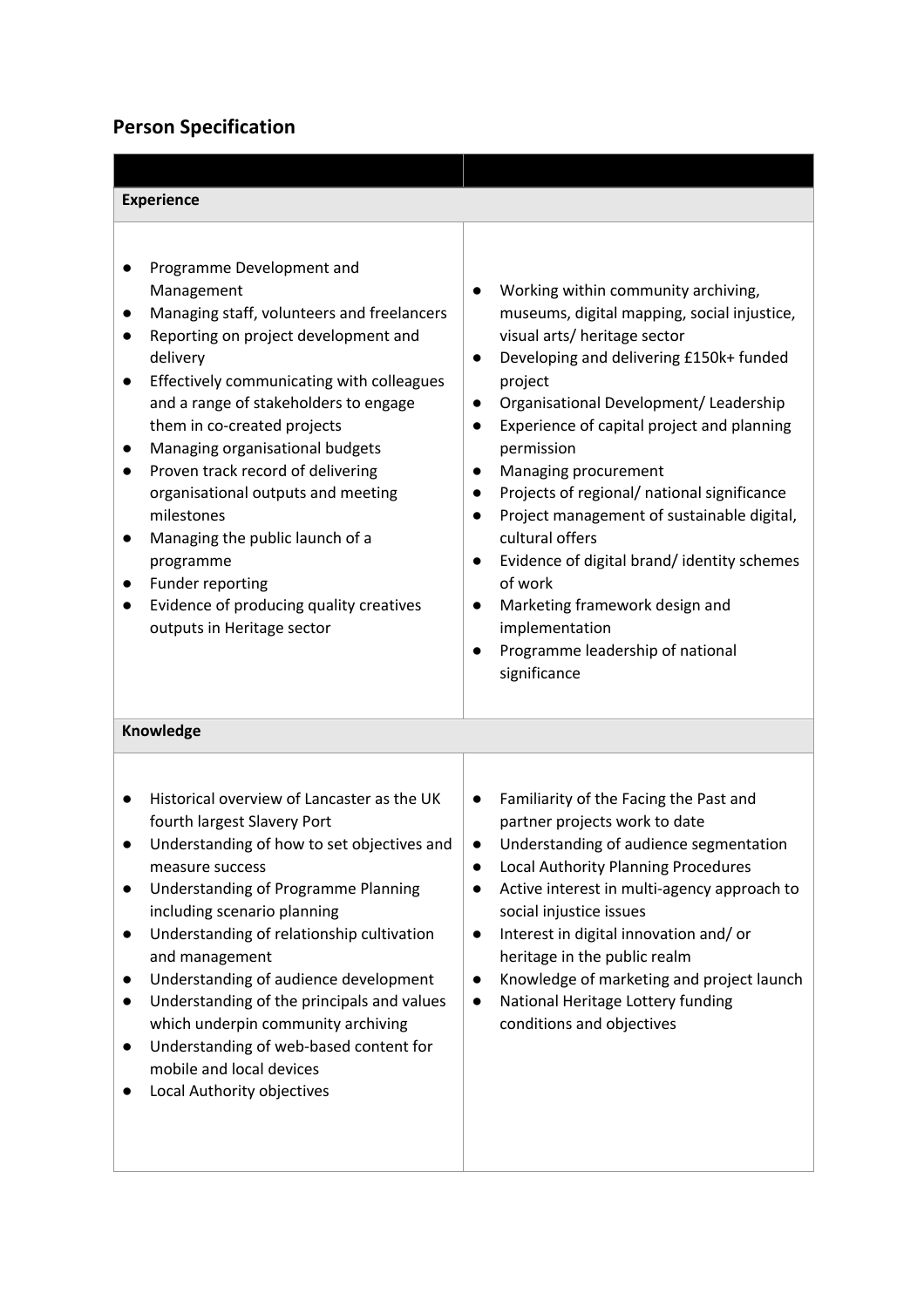| <b>Skills</b>                                                                                                                                                                                                                                                                                                                                                                                                                                                                                                                                                                                                                                        |                                                                                                                                        |
|------------------------------------------------------------------------------------------------------------------------------------------------------------------------------------------------------------------------------------------------------------------------------------------------------------------------------------------------------------------------------------------------------------------------------------------------------------------------------------------------------------------------------------------------------------------------------------------------------------------------------------------------------|----------------------------------------------------------------------------------------------------------------------------------------|
| Ability to manager own workload,<br>completing tasks to deadline without<br>supervision<br>Ability to take responsibility and make<br>decisions as required and authorised<br>Excellent advocacy, presentation and verbal<br>$\bullet$<br>communication skills with an ability to<br>engage effectively with a wide range of<br>people<br>An eye for details both visual and textual,<br>ability to edit and approve content<br>appropriate to the context<br>Exemplary written communication skills<br><b>Excellent ICT skills</b><br>Highly organised with excellent<br>administrative skills<br>Maximise development opportunity as it<br>arises. | Proven research skills<br>Press/ Radio/ TV confident<br>Project management software skills<br>Policy/ procedure/ guideline development |
| <b>Qualities</b>                                                                                                                                                                                                                                                                                                                                                                                                                                                                                                                                                                                                                                     |                                                                                                                                        |
| Ability to build excellent relationships and<br>work in a supportive manner alongside<br>colleague, partners, freelancers, teachers,<br>academics, activists and local authority<br>representatives<br>Ability to work flexibly and adapt to<br>unforeseen problems<br>Commitment to equal opportunities,<br>$\bullet$<br>cultural diversity and accessible of service<br>Self-motivation, ability and willingness to<br>work as part of a team<br>Accountability and sensitivity to issues and<br>challenges as they arise                                                                                                                          |                                                                                                                                        |
| <b>Qualifications</b>                                                                                                                                                                                                                                                                                                                                                                                                                                                                                                                                                                                                                                |                                                                                                                                        |
| Relevant degree or qualification by                                                                                                                                                                                                                                                                                                                                                                                                                                                                                                                                                                                                                  |                                                                                                                                        |

experience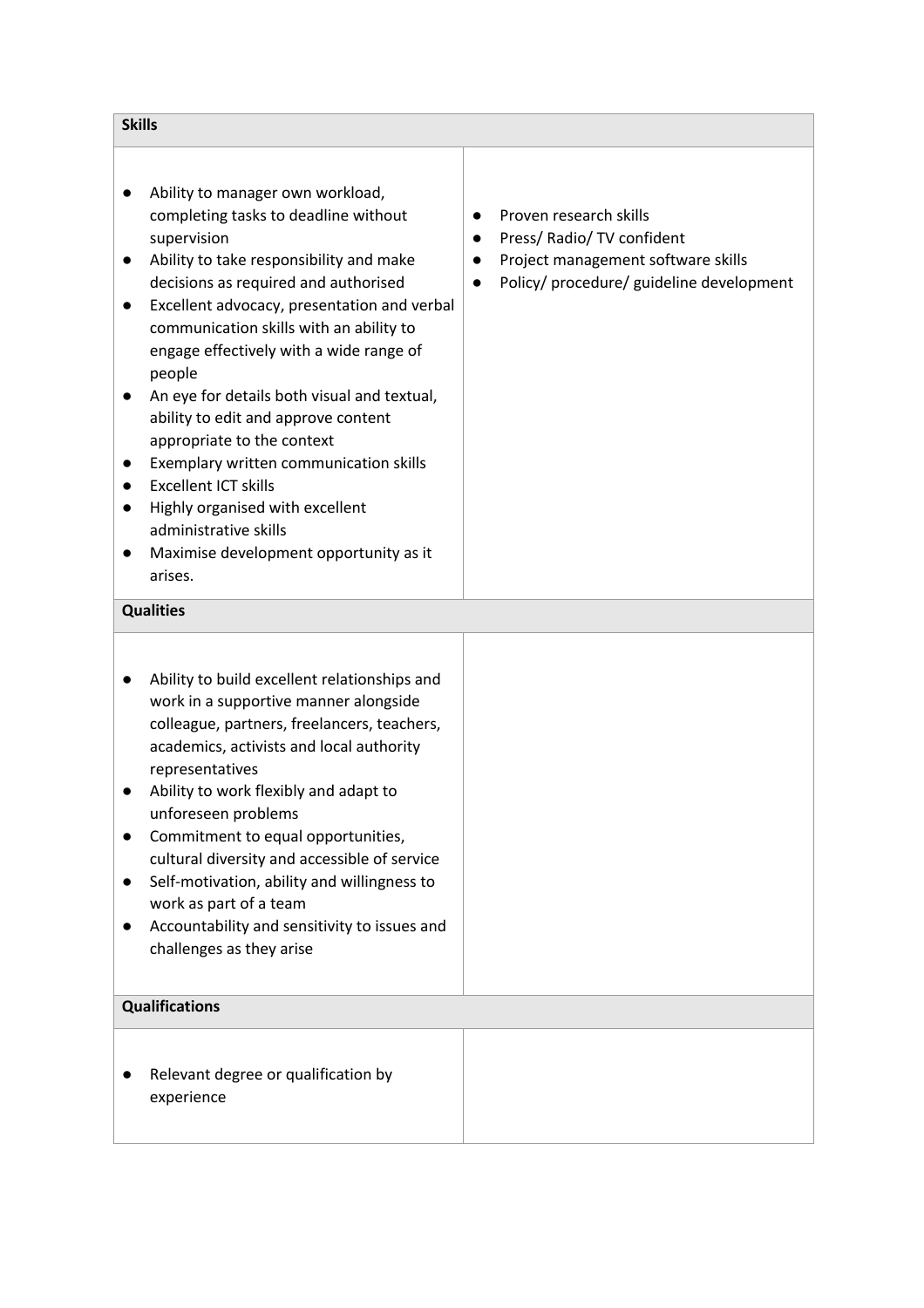# **Resources available:**

A £200k+ budget will be held and administered by Lancaster Priory Commissioning Group to realise the Programme.

Project Budgets are in place with timescales. A number of freelance roles are being advertised to support the programme delivery. The Lancaster Priory Commissioning Group and Partnership and Development Director will support you at senior level through the duration.

# **How to apply and the selection process**

Please send a CV and covering letter no larger than 10 MB to info@lancasterpriory.co.uk by noon on 6th June. Unfortunately, any application after this time will not be considered.

**Covering letter:** Please tell us how you meet the experience, skills and qualities outlined in the Person Specification. This should be no longer than 2 pages in either Word or PDF.

**CV** Please keep to 2 pages of A4 and include two references from recent or current employers/ clients.

All applications will be acknowledged with an email receipt. Should you be shortlisted, we will invite you to interview. Interviews will include a presentation and/or skills test.

We will assess how you meet the experience, skills and qualities outlined in the Person Specification through the application form and interview.

## **Interview Panel - TBC**

## **Fee**

A total of £45562 is available. This includes all fees, materials, public liability insurance, expenses, site visit, evaluation meeting, events, administration, meetings, VAT. The fee will be released in tranches upon invoice and competition of agreed milestones.

## **Useful Links:**

#### **Lancaster Priory Church**

https://lancasterpriory.org/

**Slavery Tree Project**

https://www.lancasterslaveryfamilytrees.com/

**Slavery Trail**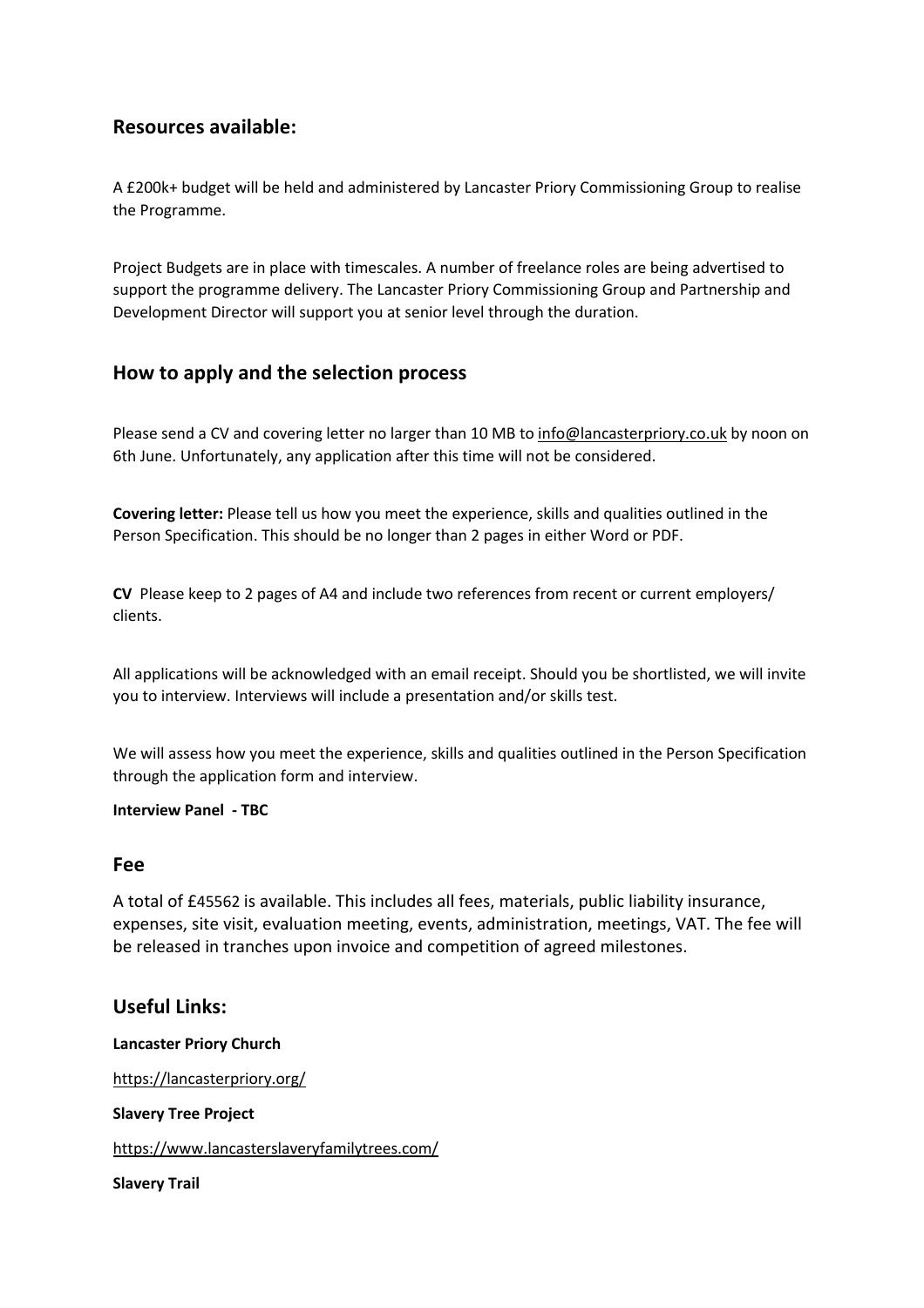https://visitlancaster.org.uk/wp-content/files\_mf/1608030019TownTrailinA4pages2020.pdf

### **Lancaster Black History Group**

https://www.facebook.com/Blackhistorylancaster/

#### **Refugee map: Wiener Holocaust Library**

https://www.refugeemap.org/

## **Reading Material:**

#### **1. BOOK CHAPTERS, BOOKS AND ARTICLES (Lancaster and Lancashire related)**

- a. Elder, M., 2007. The Liverpool Slave Trade, Lancaster and Its Environs, in: David Richardson, Suzanne Schwarz, Anthony Tibbles (Eds.), Liverpool and Transatlantic Slavery. Liverpool University Press, Liverpool, pp. 118–137.
- b. Elder, M., 1992. The slave trade and the economic development of eighteenth- century Lancaster. Ryburn Pub, Krumlin, Halifax [England].
- c. Rice, Alan (2020) Ghostly Presences, Servants and Runaways: Lancaster's Emerging Black Histories and their Memorialization 1687–1865. In: Britain's Black Past. Liverpool University Press Series. Oxford University Press.
- d. Schofield, M. 1946 An Economic History of Lancaster 1680-1860 vol. 1 (Lancaster Historical Association, 1946).
- e. Schofield, M. 1976. 'The slave trade from Lancashire ports outside Liverpool, 1750-90'. Historic Society of Lancashire and Cheshire¸vol. 26, 30-72.
- f. Skidmore, Peter. 2010. Transactions of the Historic Society of Lancashire and Cheshire: Volume 159, Issue 1. Liverpool University Press.
- g. Tyler, Imogen (2020) Stigma: The Machinery of Inequality, Zed.

## **2. ONLINE (General)**

- a. Slavery in the North of England' Melinda Elder, OpenLearn https://www.open.edu/openlearn/history-the-arts/history/heritage/slavery-and-thenorth-england
- b. Online Teaching pack '"the abominable trade: Cumbria's' Connections to the History and Legacy of Slavery " https://cumbria.gov.uk/elibrary/Content/Internet/542/795/41053132443.PDF
- c. Olusoga, D., 2015. The history of British slave ownership has been buried: now its scale can be revealed. The Guardian. https://www.theguardian.com/world/2015/jul/12/british-history-slavery-buried-scalerevealed
- d. National Trust, Fowler, Corinne Et Al, Colonialism and Historic Slavery Report, 2020 https://www.nationaltrust.org.uk/features/addressing-the-histories-of-slavery-andcolonialism-at-the-national-trust#Download%20the%20report